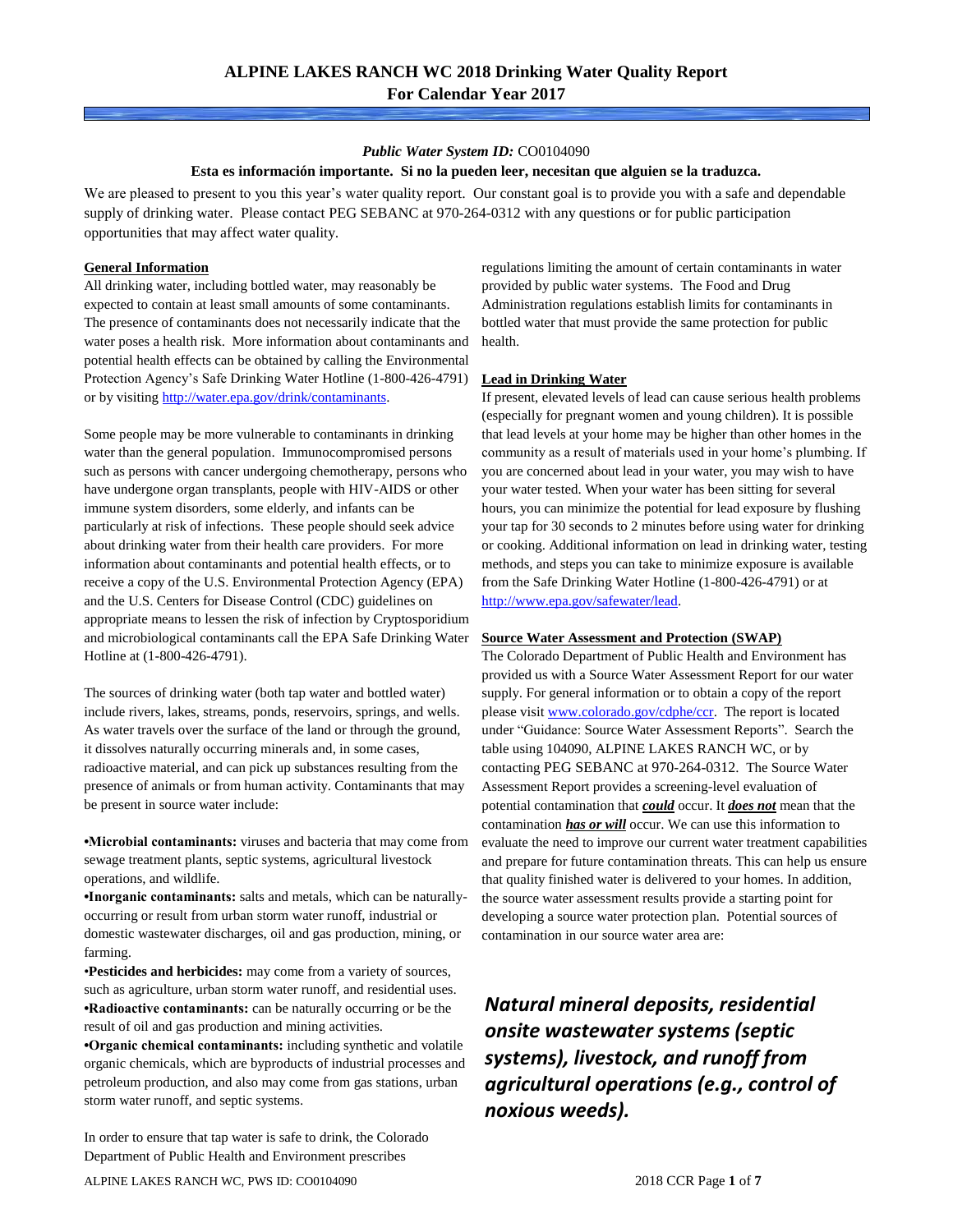Please contact us to learn more about what you can do to help protect your drinking water sources, any questions about the Drinking Water Quality Report, to learn more about our system, or to attend scheduled public meetings. We want you, our valued to

attend scheduled public meetings. We want you, our valued customers, to be informed about the services we provide and the quality water we deliver to you every day.

## **Our Water Sources**

| <b>Source</b>                                                      | <b>Source Type</b>   | <b>Water Type</b> | Location                   |
|--------------------------------------------------------------------|----------------------|-------------------|----------------------------|
| <b>ALPINE MEADOWS</b><br><b>UPPER WELL</b>                         | Well                 | Groundwater       | Spence Lake area           |
| <b>ALPINE MEADOWS</b><br><b>LOWER WELL</b>                         | Well                 | Groundwater       | Spence Lake area           |
| <b>HEADQUARTERS 1</b><br><b>WELL</b>                               | Well                 | Groundwater       | Headquarters Ranch area    |
| <b>HEADQUARTERS 2</b><br><b>WELL</b>                               | Well                 | Groundwater       | Headquarters Ranch area    |
| <b>ELK RIDGE 1 WELL</b>                                            | Well                 | Groundwater       | Puma Place                 |
| <b>ELK RIDGE 2 WELL</b>                                            | Well                 | Groundwater       | Puma Place                 |
| WELL NO <sub>4</sub>                                               | Well                 | Groundwater       | Spence Lake area           |
| WELL NO 5                                                          | Well                 | Groundwater       | Spence Lake area           |
| <b>HAULED WATER</b><br><b>FROM WELL ON</b><br><b>WHEELS 234837</b> | Non-Piped, Purchased | Surface Water     | <b>Purchased from PAWS</b> |
| <b>HAULED WATER</b><br><b>FROM WATER</b><br><b>RUNNER 204833</b>   | Non-Piped, Purchased | Surface Water     | <b>Purchased from PAWS</b> |

## **Terms and Abbreviations**

- **Maximum Contaminant Level (MCL)** − The highest level of a contaminant allowed in drinking water.
- **Treatment Technique (TT)** − A required process intended to reduce the level of a contaminant in drinking water.
- **Health-Based** − A violation of either a MCL or TT.
- **Non-Health-Based** − A violation that is not a MCL or TT.
- **Action Level (AL)** − The concentration of a contaminant which, if exceeded, triggers treatment and other regulatory requirements.
- **Maximum Residual Disinfectant Level (MRDL)** − The highest level of a disinfectant allowed in drinking water. There is convincing evidence that addition of a disinfectant is necessary for control of microbial contaminants.
- **Maximum Contaminant Level Goal (MCLG)** − The level of a contaminant in drinking water below which there is no known or expected risk to health. MCLGs allow for a margin of safety.
- **Maximum Residual Disinfectant Level Goal (MRDLG)** − The level of a drinking water disinfectant, below which there is no known or expected risk to health. MRDLGs do not reflect the benefits of the use of disinfectants to control microbial contaminants.
- **Violation (No Abbreviation)** − Failure to meet a Colorado Primary Drinking Water Regulation.
- **Formal Enforcement Action (No Abbreviation)** − Escalated action taken by the State (due to the risk to public health, or number or severity of violations) to bring a non-compliant water system back into compliance.
- **Variance and Exemptions (V/E)** − Department permission not to meet a MCL or treatment technique under certain conditions.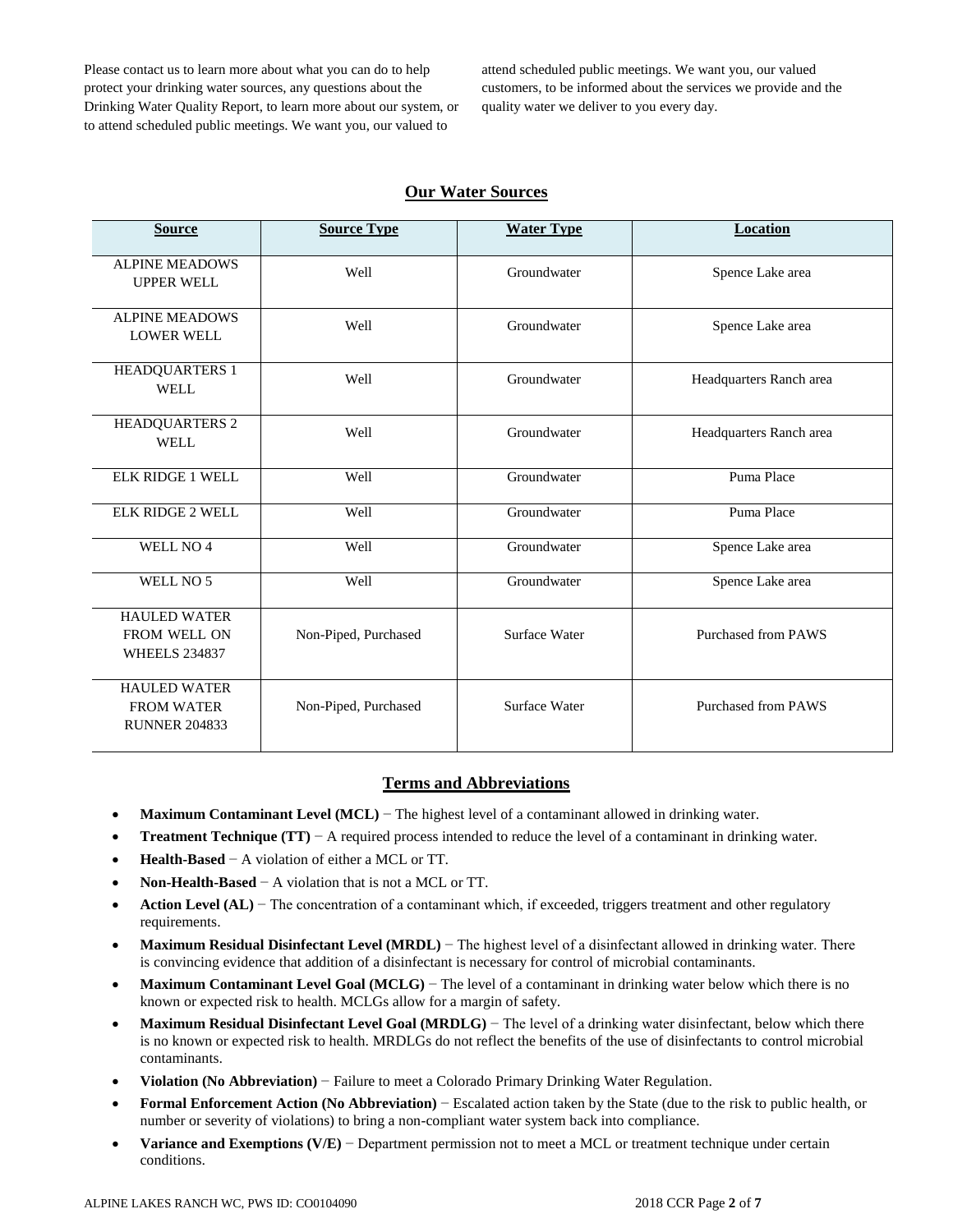- **Gross Alpha (No Abbreviation)** − Gross alpha particle activity compliance value. It includes radium-226, but excludes radon 222, and uranium.
- **Picocuries per liter (pCi/L)** − Measure of the radioactivity in water.
- **Nephelometric Turbidity Unit (NTU)** − Measure of the clarity or cloudiness of water. Turbidity in excess of 5 NTU is just noticeable to the typical person.
- **Compliance Value (No Abbreviation)** Single or calculated value used to determine if regulatory contaminant level (e.g. MCL) is met. Examples of calculated values are the 90<sup>th</sup> Percentile, Running Annual Average (RAA) and Locational Running Annual Average (LRAA).
- **Average (x-bar)** − Typical value.
- **Range (R)**  $-$  Lowest value to the highest value.
- **Sample Size (n)** − Number or count of values (i.e. number of water samples collected).
- **Parts per million = Milligrams per liter (ppm = mg/L)** − One part per million corresponds to one minute in two years or a single penny in \$10,000.
- **Parts per billion = Micrograms per liter (ppb = ug/L)** − One part per billion corresponds to one minute in 2,000 years, or a single penny in \$10,000,000.
- **Not Applicable (N/A)** Does not apply or not available.
- **Level 1 Assessment** A study of the water system to identify potential problems and determine (if possible) why total coliform bacteria have been found in our water system.
- **Level 2 Assessment** A very detailed study of the water system to identify potential problems and determine (if possible) why an E. coli MCL violation has occurred and/or why total coliform bacteria have been found in our water system on multiple occasions.

## **Detected Contaminants**

ALPINE LAKES RANCH WC routinely monitors for contaminants in your drinking water according to Federal and State laws. The following table(s) show all detections found in the period of January 1 to December 31, 2017 unless otherwise noted. The State of Colorado requires us to monitor for certain contaminants less than once per year because the concentrations of these contaminants are not expected to vary significantly from year to year, or the system is not considered vulnerable to this type of contamination. Therefore, some of our data, though representative, may be more than one year old. Violations and Formal Enforcement Actions, if any, are reported in the next section of this report.

**Note:** Only detected contaminants sampled within the last 5 years appear in this report. If no tables appear in this section then no contaminants were detected in the last round of monitoring.

|                     | Disinfectants Sampled in the Distribution System<br><b>TT Requirement:</b> At least 95% of samples per period (month or quarter) must be at least 0.2 ppm OR<br>If sample size is less than 40 no more than 1 sample is below 0.2 ppm<br><b>Typical Sources:</b> Water additive used to control microbes |                              |                          |               |    |             |  |  |  |  |
|---------------------|----------------------------------------------------------------------------------------------------------------------------------------------------------------------------------------------------------------------------------------------------------------------------------------------------------|------------------------------|--------------------------|---------------|----|-------------|--|--|--|--|
| <b>Disinfectant</b> | <b>Time Period</b>                                                                                                                                                                                                                                                                                       | <b>Results</b>               | <b>Number of Samples</b> | <b>Sample</b> | TТ | <b>MRDL</b> |  |  |  |  |
|                     | <b>Below Level</b><br><b>Size</b><br><b>Violation</b><br><b>Name</b>                                                                                                                                                                                                                                     |                              |                          |               |    |             |  |  |  |  |
| Chlorine            | December, 2017<br>$4.0$ ppm<br>Lowest period percentage of samples<br>N <sub>0</sub><br>0                                                                                                                                                                                                                |                              |                          |               |    |             |  |  |  |  |
|                     |                                                                                                                                                                                                                                                                                                          | meeting TT requirement: 100% |                          |               |    |             |  |  |  |  |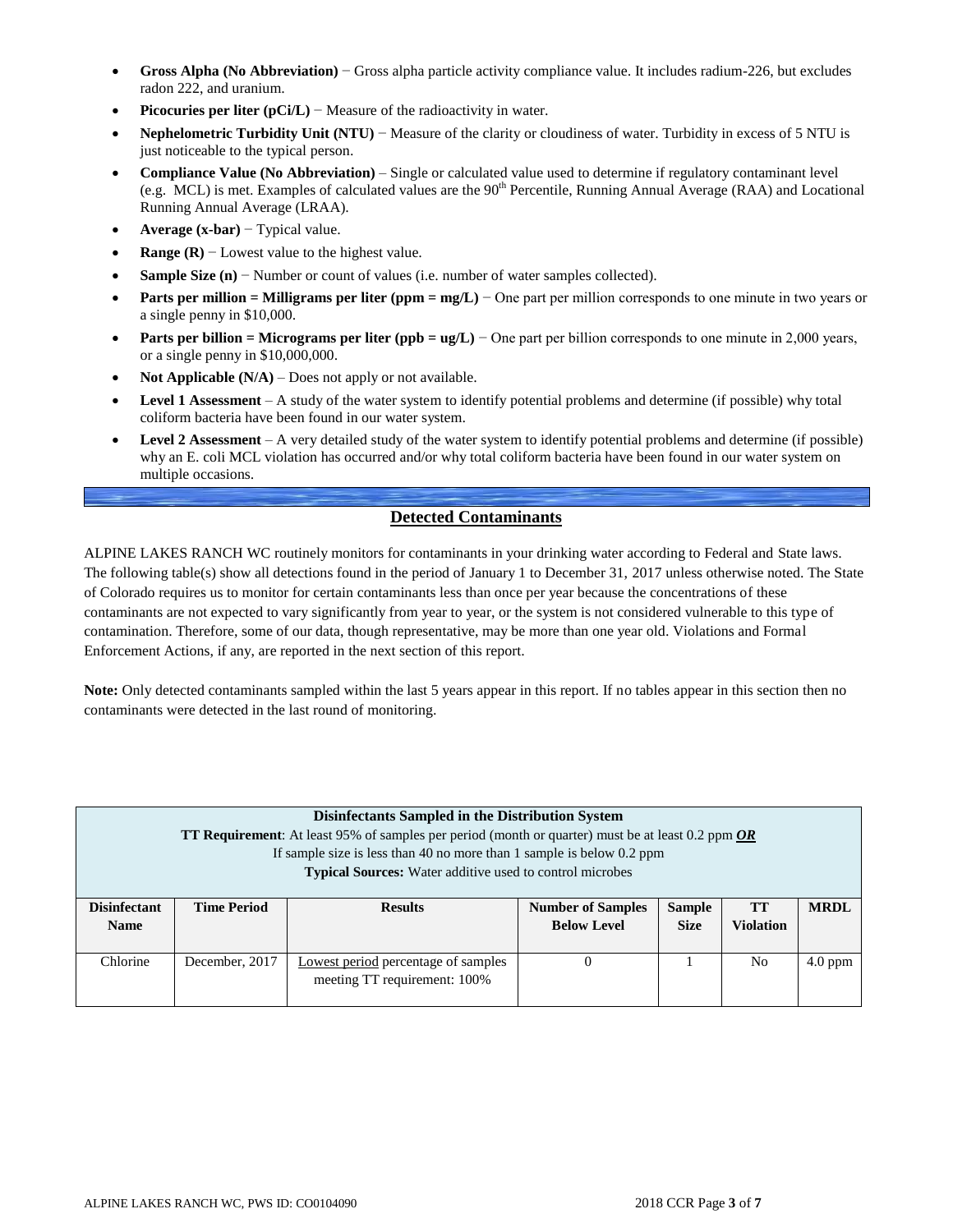|                            | Lead and Copper Sampled in the Distribution System |                                       |                              |                           |                                      |                                              |                                                                  |                                                                               |  |  |  |  |
|----------------------------|----------------------------------------------------|---------------------------------------|------------------------------|---------------------------|--------------------------------------|----------------------------------------------|------------------------------------------------------------------|-------------------------------------------------------------------------------|--|--|--|--|
| Contaminant<br><b>Name</b> | <b>Time</b><br>Period                              | 90 <sup>th</sup><br><b>Percentile</b> | <b>Sample</b><br><b>Size</b> | Unit of<br><b>Measure</b> | 90 <sup>th</sup><br>Percentile<br>AL | <b>Sample</b><br><b>Sites</b><br>Above<br>AL | 90 <sup>th</sup><br><b>Percentile</b><br>AL<br><b>Exceedance</b> | <b>Typical Sources</b>                                                        |  |  |  |  |
| Copper                     | 08/02/2017<br>to<br>08/02/2017                     | 0.49                                  | 5                            | ppm                       | 1.3                                  | $\Omega$                                     | N <sub>o</sub>                                                   | Corrosion of<br>household plumbing<br>systems; Erosion of<br>natural deposits |  |  |  |  |
| Lead                       | 08/02/2017<br>to<br>08/02/2017                     | 2                                     | 5                            | ppb                       | 15                                   | $\Omega$                                     | N <sub>o</sub>                                                   | Corrosion of<br>household plumbing<br>systems; Erosion of<br>natural deposits |  |  |  |  |

|                                        | Disinfection Byproducts Sampled in the Distribution System |         |                       |                              |                           |            |             |                                              |                                |                                                          |  |  |  |
|----------------------------------------|------------------------------------------------------------|---------|-----------------------|------------------------------|---------------------------|------------|-------------|----------------------------------------------|--------------------------------|----------------------------------------------------------|--|--|--|
| <b>Name</b>                            | Year                                                       | Average | Range<br>$Low - High$ | <b>Sample</b><br><b>Size</b> | Unit of<br><b>Measure</b> | <b>MCL</b> | <b>MCLG</b> | <b>Highest</b><br>Compliance<br><b>Value</b> | <b>MCL</b><br><b>Violation</b> | <b>Typical</b><br><b>Sources</b>                         |  |  |  |
| Total<br>Haloacetic<br>Acids<br>(HAA5) | 2017                                                       | 14.2    | 14.2 to 14.2          |                              | ppb                       | 60         | N/A         |                                              | N <sub>o</sub>                 | <b>Byproduct</b><br>of drinking<br>water<br>disinfection |  |  |  |
| Total<br>Trihalome<br>thanes<br>(TTHM) | 2017                                                       | 49.1    | 49.1 to 49.1          |                              | ppb                       | 80         | N/A         |                                              | N <sub>0</sub>                 | <b>Byproduct</b><br>of drinking<br>water<br>disinfection |  |  |  |

| Disinfection Byproducts Sampled at the Entry Point to the Distribution System |                                                                                                                           |     |              |             |                |    |          |                  |                |  |  |
|-------------------------------------------------------------------------------|---------------------------------------------------------------------------------------------------------------------------|-----|--------------|-------------|----------------|----|----------|------------------|----------------|--|--|
| Contaminant                                                                   | <b>MCLG</b><br><b>MCL</b><br>Unit of<br><b>MCL</b><br>Year<br><b>Typical Sources</b><br><b>Sample</b><br>Range<br>Average |     |              |             |                |    |          |                  |                |  |  |
| <b>Name</b>                                                                   |                                                                                                                           |     | $Low - High$ | <b>Size</b> | <b>Measure</b> |    |          | <b>Violation</b> |                |  |  |
|                                                                               |                                                                                                                           |     |              |             |                |    |          |                  |                |  |  |
| <b>Bromate</b>                                                                | 2017                                                                                                                      | 0.2 | $0$ to $2.4$ | 12          | ppb            | 10 | $\Omega$ | N <sub>0</sub>   | Byproduct of   |  |  |
|                                                                               |                                                                                                                           |     |              |             |                |    |          |                  | drinking water |  |  |
|                                                                               |                                                                                                                           |     |              |             |                |    |          |                  | disinfection   |  |  |
|                                                                               |                                                                                                                           |     |              |             |                |    |          |                  |                |  |  |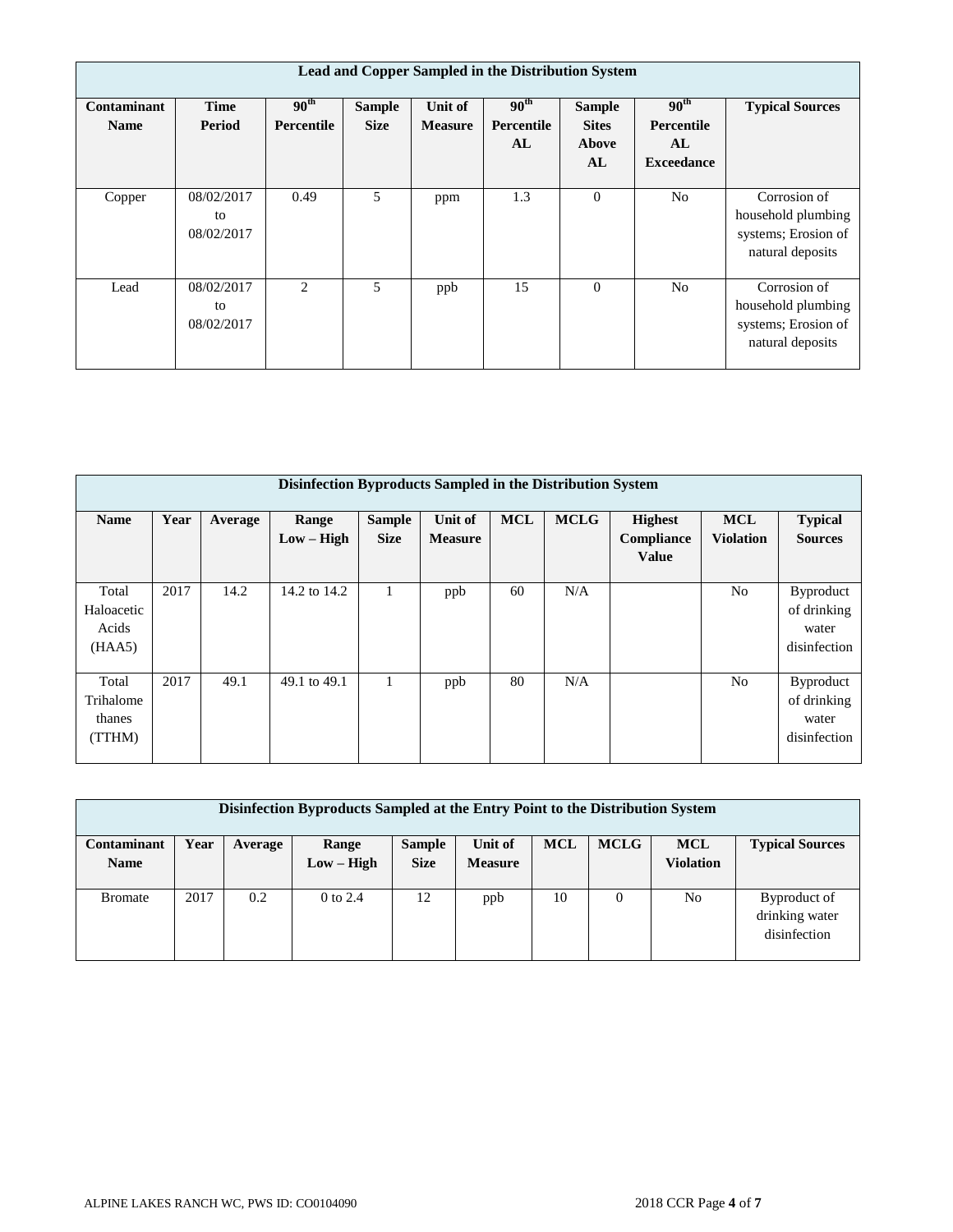|                                                                                                                                                                     | Radionuclides Sampled at the Entry Point to the Distribution System                                                                                                                                              |         |                       |                              |                           |            |             |                                |                                |  |  |  |
|---------------------------------------------------------------------------------------------------------------------------------------------------------------------|------------------------------------------------------------------------------------------------------------------------------------------------------------------------------------------------------------------|---------|-----------------------|------------------------------|---------------------------|------------|-------------|--------------------------------|--------------------------------|--|--|--|
| Contaminant<br><b>Name</b>                                                                                                                                          | Year                                                                                                                                                                                                             | Average | Range<br>$Low - High$ | <b>Sample</b><br><b>Size</b> | Unit of<br><b>Measure</b> | <b>MCL</b> | <b>MCLG</b> | <b>MCL</b><br><b>Violation</b> | <b>Typical Sources</b>         |  |  |  |
| Gross Alpha                                                                                                                                                         | 2015                                                                                                                                                                                                             | 5.35    | 2.45 to 7.1           | 3                            | pCi/L                     | 15         | $\Omega$    | N <sub>o</sub>                 | Erosion of<br>natural deposits |  |  |  |
| Combined<br>Radium                                                                                                                                                  | 2015                                                                                                                                                                                                             | 0.87    | 0.49 to 1.54          | 3                            | pCi/L                     | 5          | $\Omega$    | N <sub>o</sub>                 | Erosion of<br>natural deposits |  |  |  |
| Combined<br>Uranium                                                                                                                                                 | 2015                                                                                                                                                                                                             | 0.02    | $0$ to $0.07$         | 3                            | ppb                       | 30         | $\Omega$    | N <sub>0</sub>                 | Erosion of<br>natural deposits |  |  |  |
| 3<br>3.7 to 5.2<br>2015<br>4.23<br>pCi/L*<br>50<br>$\Omega$<br>Gross Beta<br>N <sub>0</sub><br>Decay of natural<br>Particle<br>and man-made<br>deposits<br>Activity |                                                                                                                                                                                                                  |         |                       |                              |                           |            |             |                                |                                |  |  |  |
|                                                                                                                                                                     | *The MCL for Gross Beta Particle Activity is 4 mrem/year. Since there is no simple conversion between mrem/year and pCi/L EPA<br>considers 50 pCi/L to be the level of concern for Gross Beta Particle Activity. |         |                       |                              |                           |            |             |                                |                                |  |  |  |

|                            | Inorganic Contaminants Sampled at the Entry Point to the Distribution System |                  |                       |                              |                           |                |                |                                |                                                                                                                                                |  |  |
|----------------------------|------------------------------------------------------------------------------|------------------|-----------------------|------------------------------|---------------------------|----------------|----------------|--------------------------------|------------------------------------------------------------------------------------------------------------------------------------------------|--|--|
| Contaminant<br><b>Name</b> | Year                                                                         | Average          | Range<br>$Low - High$ | <b>Sample</b><br><b>Size</b> | Unit of<br><b>Measure</b> | <b>MCL</b>     | <b>MCLG</b>    | <b>MCL</b><br><b>Violation</b> | <b>Typical Sources</b>                                                                                                                         |  |  |
| Barium                     | 2017                                                                         | 0.03             | $0.03$ to $0.03$      | $\mathbf{1}$                 | ppm                       | $\mathbf{2}$   | $\overline{2}$ | $\rm No$                       | Discharge of<br>drilling wastes;<br>discharge from<br>metal refineries;<br>erosion of natural<br>deposits                                      |  |  |
| Fluoride                   | 2017                                                                         | $\overline{0.3}$ | $0.3 \text{ to } 0.3$ | $\mathbf{1}$                 | ppm                       | $\overline{4}$ | $\overline{4}$ | $\overline{No}$                | Erosion of natural<br>deposits; water<br>additive which<br>promotes strong<br>teeth; discharge<br>from fertilizer and<br>aluminum<br>factories |  |  |
| Nitrate                    | 2017                                                                         | 0.34             | $0.07$ to $0.65$      | 3                            | ppm                       | 10             | 10             | $\overline{No}$                | Runoff from<br>fertilizer use;<br>leaching from<br>septic tanks,<br>sewage; erosion of<br>natural deposits                                     |  |  |
| Selenium                   | 2017                                                                         | 3.5              | $3.5 \text{ to } 3.5$ | $\mathbf{1}$                 | ppb                       | 50             | 50             | N <sub>o</sub>                 | Discharge from<br>petroleum and<br>metal refineries;<br>erosion of natural<br>deposits; discharge<br>from mines                                |  |  |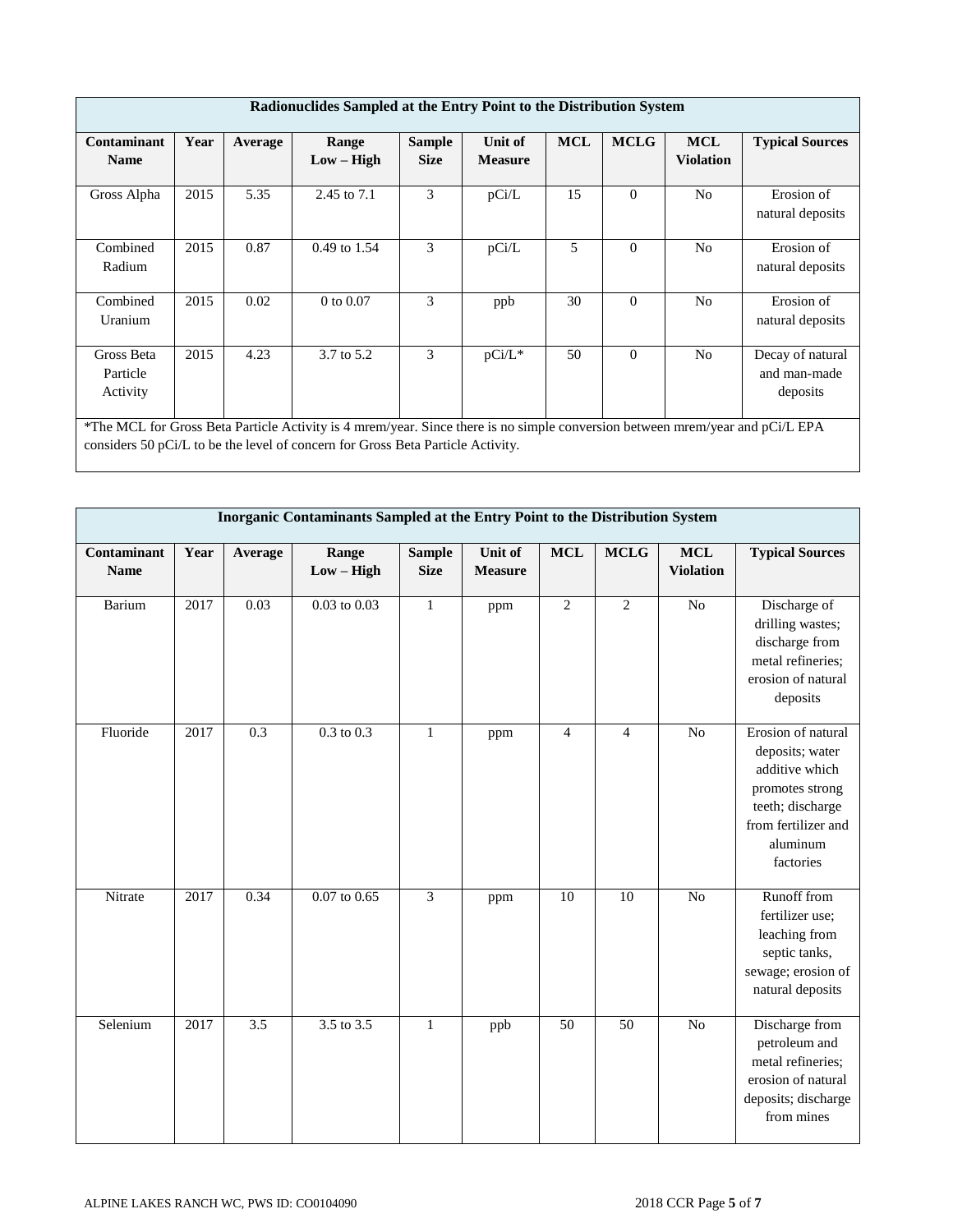|                                                                                                                                | <b>Secondary Contaminants**</b> |                                    |                                                                                        |               |                |                           |  |  |  |  |
|--------------------------------------------------------------------------------------------------------------------------------|---------------------------------|------------------------------------|----------------------------------------------------------------------------------------|---------------|----------------|---------------------------|--|--|--|--|
| ** Secondary standards are non-enforceable guidelines for contaminants that may cause cosmetic effects (such as skin, or tooth |                                 |                                    |                                                                                        |               |                |                           |  |  |  |  |
|                                                                                                                                |                                 |                                    | discoloration) or aesthetic effects (such as taste, odor, or color) in drinking water. |               |                |                           |  |  |  |  |
|                                                                                                                                |                                 |                                    |                                                                                        |               |                |                           |  |  |  |  |
| Contaminant                                                                                                                    | Year                            | Average                            | Range                                                                                  | <b>Sample</b> | Unit of        | <b>Secondary Standard</b> |  |  |  |  |
| <b>Name</b>                                                                                                                    |                                 |                                    | $Low - High$                                                                           | <b>Size</b>   | <b>Measure</b> |                           |  |  |  |  |
|                                                                                                                                |                                 |                                    |                                                                                        |               |                |                           |  |  |  |  |
| Sodium                                                                                                                         | 2017                            | 98.7<br>98.7 to 98.7<br>N/A<br>ppm |                                                                                        |               |                |                           |  |  |  |  |
|                                                                                                                                |                                 |                                    |                                                                                        |               |                |                           |  |  |  |  |

#### **Unregulated Contaminants\*\*\***

EPA has implemented the Unregulated Contaminant Monitoring Rule (UCMR) to collect data for contaminants that are suspected to be present in drinking water and do not have health-based standards set under the Safe Drinking Water Act. EPA uses the results of UCMR monitoring to learn about the occurrence of unregulated contaminants in drinking water and to decide whether or not these contaminants will be regulated in the future. We performed monitoring and reported the analytical results of the monitoring to EPA in accordance with its Third Unregulated Contaminant Monitoring Rule (UCMR3). Once EPA reviews the submitted results, the results are made available in the EPA's National Contaminant Occurrence Database (NCOD) [\(http://www.epa.gov/dwucmr/national-contaminant-occurrence](http://www.epa.gov/dwucmr/national-contaminant-occurrence-database-ncod)[database-ncod\)](http://www.epa.gov/dwucmr/national-contaminant-occurrence-database-ncod) Consumers can review UCMR results by accessing the NCOD. Contaminants that were detected during our UCMR3 sampling and the corresponding analytical results are provided below.

| <b>Contaminant Name</b>                                                                                                                                                                                                                     | Year | Average | Range<br>$Low - High$ | <b>Sample Size</b> | <b>Unit of Measure</b> |
|---------------------------------------------------------------------------------------------------------------------------------------------------------------------------------------------------------------------------------------------|------|---------|-----------------------|--------------------|------------------------|
|                                                                                                                                                                                                                                             |      |         |                       |                    |                        |
|                                                                                                                                                                                                                                             |      |         |                       |                    |                        |
| ***More information about the contaminants that were included in UCMR3 monitoring can be found at: http://www.drinktap.org/water-<br>info/whats-in-my-water/unregulated-contaminant-monitoring-rule.aspx. Learn more about the EPA UCMR at: |      |         |                       |                    |                        |

<http://www.epa.gov/dwucmr/learn-about-unregulated-contaminant-monitoring-rule> or contact the Safe Drinking Water Hotline at (800) 426-4791 o[r http://water.epa.gov/drink/contact.cfm.](http://water.epa.gov/drink/contact.cfm)

**Violations, Significant Deficiencies, Backflow/Cross-Connection, and Formal Enforcement Actions**

## **No Violations or Formal Enforcement Actions**